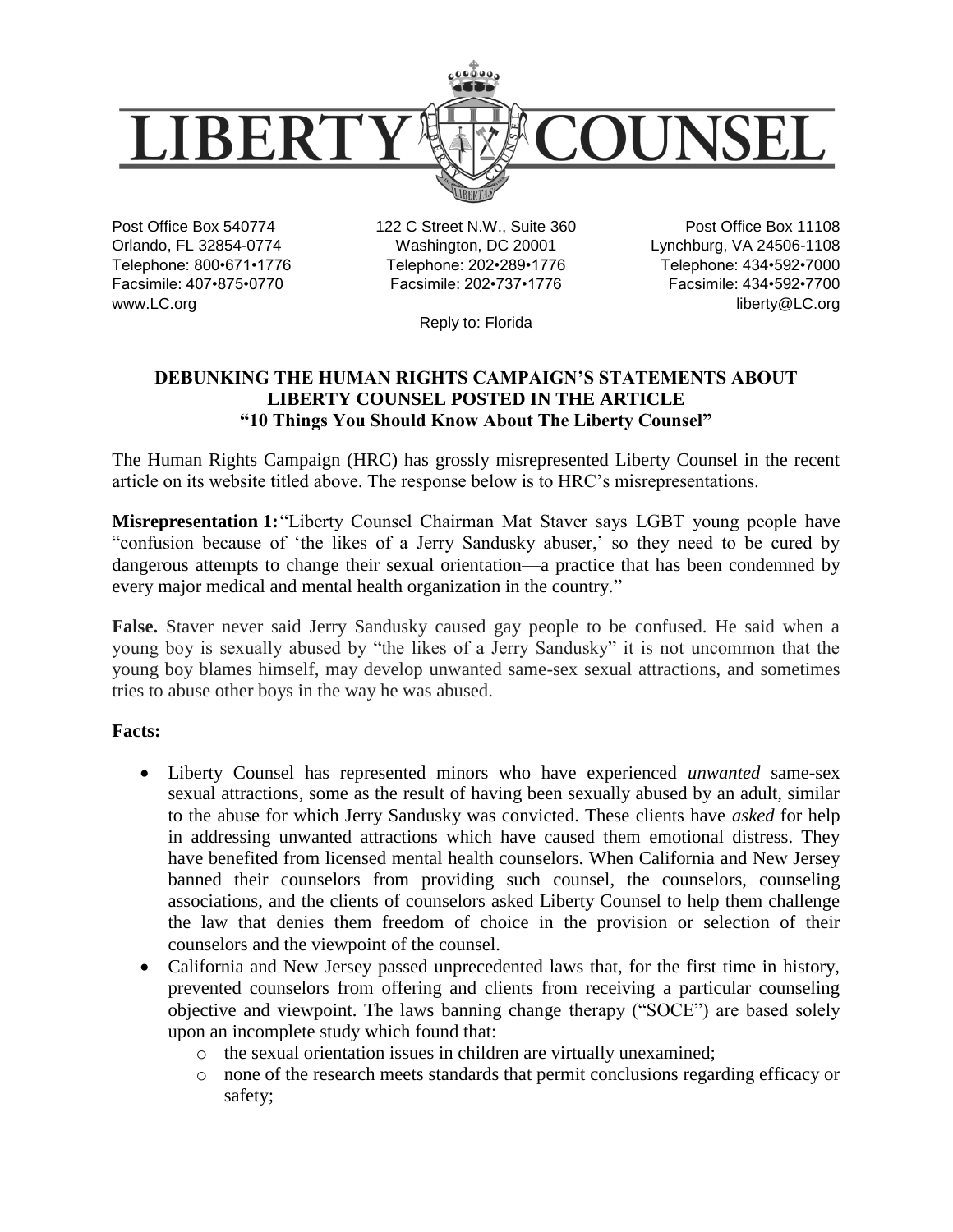- o there is a dearth of scientifically sound research on the safety of SOCE;
- o the amount of research on children and adolescents is "limited;"
- o "[t]here is no research demonstrating that providing SOCE to children or adolescents has an impact on adult sexual orientation;"
- o "Research on SOCE (psychotherapy, mutual self-help groups, religious techniques) has not answered basic questions of whether it is safe or effective and for whom. . . . [R]esearch into harm and safety is essential."

**Misrepresentation 2:** "Liberty Counsel actively and aggressively defended exporter of hate Scott Lively in U.S. District Court when he was defending himself against charges of 'crimes against humanity' for his involvement pushing Uganda's odious anti-LGBT law, which promises life in prison for Ugandans convicted of being gay. Lively told Ugandans that 'predatory gays' are 'looking for other people to be able to prey upon' and bragged that 'our campaign was like a nuclear bomb against the 'gay agenda in Uganda.' Liberty Counsel called the suit an attempt by the 'intolerant homosexual lobby.'"

**False.** Liberty Counsel is representing Christian pastor Scott Lively, who has been sued for accepting an invitation to speak to family leaders in Uganda many years ago regarding homosexual sexual activity and abortion. This suit alleges "crimes against humanity" for mere speech. Moreover, Lively publically spoke against the Ugandan law, which, by the way, was never passed anyway.

#### **Facts:**

- Liberty Counsel did not make the statements mentioned above.
- Mr. Lively did not say nor brag about his "campaign was like a nuclear bomb against the gay agenda in Uganda." This statement had nothing to do with Liberty Counsel and, at any rate, was made by a third party in Uganda.

**Misrepresentation 3:** "Liberty Counsel supports and defends archaic laws criminalizing homosexuality with harsh punishments around the world, and has condemned President Obama and the U.S. government for speaking out against such laws, saying America should not be trying to make that country act in an immoral way."

**False:** Liberty Counsel has not supported such laws. Liberty Counsel has criticized the Obama administration for using the State Department to force some countries to change their laws on abortion and marriage.

**Misrepresentation 4:** "Liberty Counsel says that judges and magistrates in marriage equality states who go rogue and refuse to marry same-sex couples are basically like Dr. Martin Luther King, Jr., and Rosa Parks."

False: Liberty Counsel supports the right for religious accommodations where those accommodations are possible.

#### **Facts:**

Liberty Counsel is represented Kim Davis, who is a county clerk in the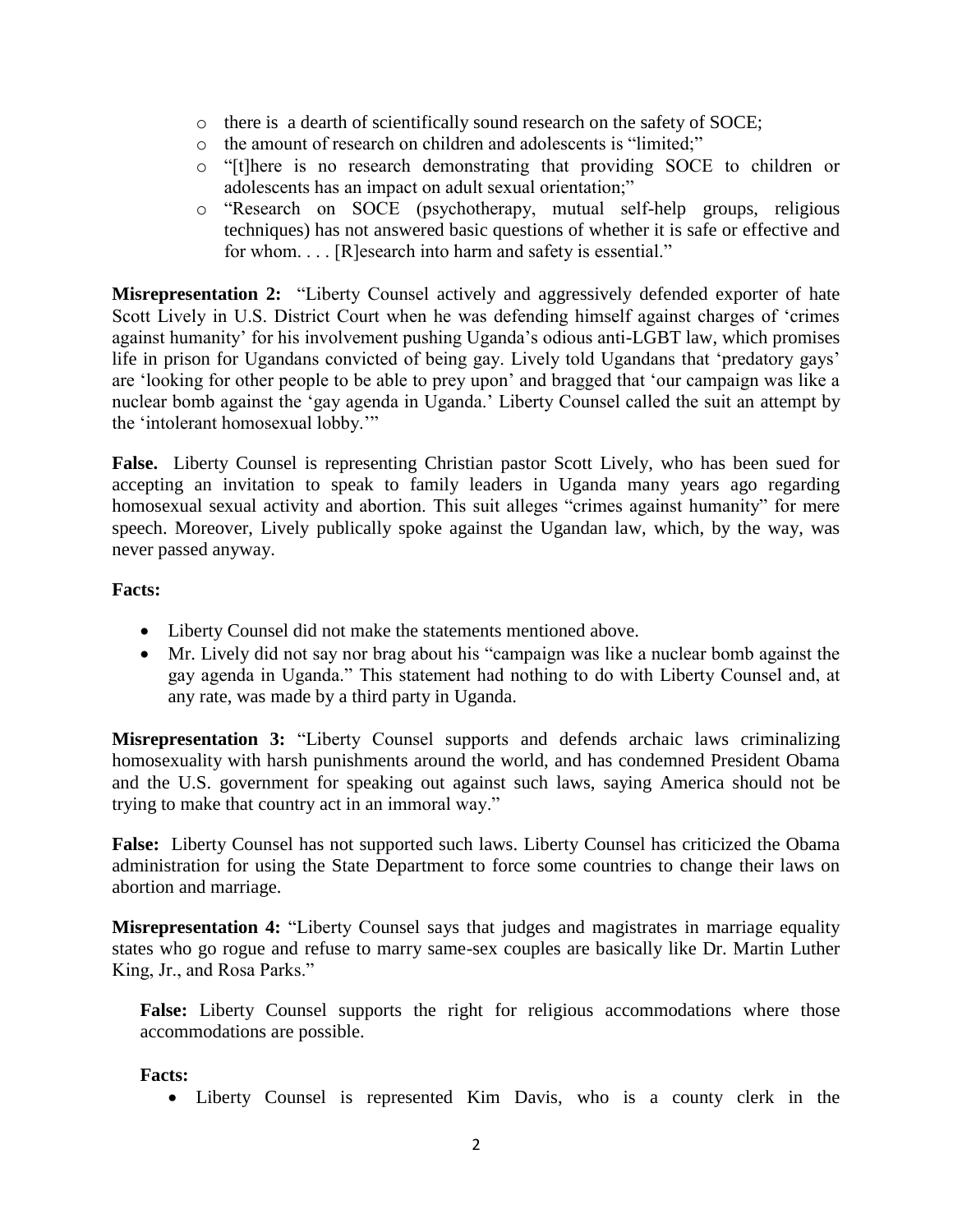Commonwealth of Kentucky, in which she asked for an accommodation of her deeply held religious convictions.

 Liberty Counsel filed suit in North Carolina on behalf of Magistrates, seeking a religious accommodation. The legislature passed an accommodation law and Liberty Counsel dismissed its suit.

**Misrepresentation 5:** "Even better—Liberty Counsel compared marriage equality to slavery and forced sterilization. 'Enter Mat Staver: It's shameful for the Supreme Court for what they have done to marriage as it has been shameful in the history of the court with regards to the *Dred Scott* decision and the *Buck v. Bell* decision, where they said that the state of Virginia can forcibly sterilize her because of this eugenics idea that they want to eliminate the undesirables of the world. That was the shameful day that we ultimately look back with shame upon and I think this is going to one of those same kind of situations.'"

**False:** Liberty Counsel did not compare "marriage equality to slavery and forced sterilization," but mentioned two Supreme Court cases involving slavery and forced sterilization that lacked constitutional or historical support.

## **Facts:**

Staver said that the 5-4 opinion issued by the Supreme Court in *Obergefell* will be regarded to be poorly reasoned, and lacking in Constitutional support. Referring to this opinion, Chief Justice John Roberts said it was not based on the Constitution or on the Court's precedents. The Chief Justice himself compared *Obergefell* to *Dred Scott* because of the lack of constitutional support. The Chief Justice went on to state that the marriage opinion was made by "five lawyers," who "imposed their will, not a legal judgment," and "not based on the Constitution or the Court's precedents."

**Misrepresentation 6:** "Liberty Counsel's Matt Barber attacked U.S. Sen. Rob Portman's son for living an 'abhorrent lifestyle' (being gay). Liberty Counsel's Mat Staver referred to Portman as being one of 'the cockroaches within the Republican Party' for standing with his son and supporting marriage equality."

**False:** No one associated with Liberty Counsel made those statements. Matt Barber is not employed by Liberty Counsel; nor does he speak for Liberty Counsel. Matt Barber own website describes himself as "founder and editor-in chief of BarbWire.com. He is an author, columnist, cultural analyst and an attorney concentrating in constitutional law." (*See* http://barbwire.com/author/mattbarber/)

Staver did not call Portman a "cockroach" for standing with his son.

## **Facts:**

- Matt Barber is not an employee of or a spokesperson for Liberty Counsel and is not expressing a position for Liberty Counsel.
- Mat Staver did not call Portman a "cockroach" or criticize him for standing with his son. Whether parents agree or disagree with the beliefs or actions of their children, parents can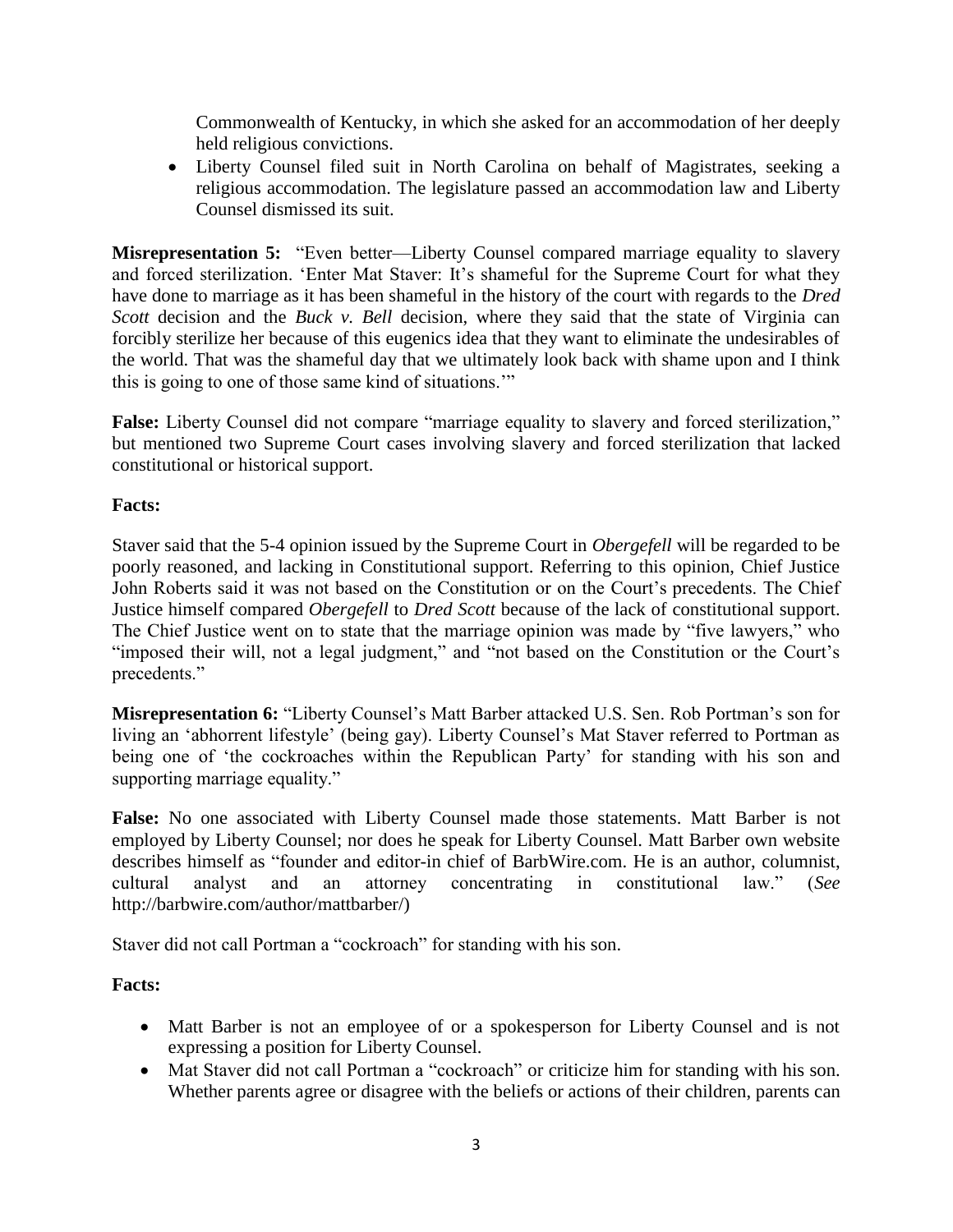and should support them. Support does not mean that parents need to change their views, but parents should continue to love and respect their children even if they have sharp disagreements. In referencing cockroaches "that start running," Staver was criticizing manner in which certain Republicans who have started running away from conservative values (like cockroaches when the lights are turned on) and towards same-sex "marriage," alienating the conservative base. Staver's statements do not question Portman's support for his son.

**Misrepresentation 7:** "Liberty Counsel thinks being LGBT is not only a health hazard, but is also just like being a drug addict, which justifies legal discrimination. They actually said, 'Both are about protecting children and society. Laws that single out those who want to engage in a harmful behavior, like drug laws that discriminate against heroin users, are not unlawful discrimination but rather compassionate public policy.'"

**False:** Liberty Counsel has not said that "being LGBT" is a health hazard and has not said that discrimination against those who are "LGBT" should be legal.

#### **Facts:**

- The sexual act of anal intercourse, as distinguished from "being LGBT," is a health hazard as set forth in numerous studies regarding men who have sex with men (MSM), and these studies are readily available on the website for the United States Center for Disease Control, a federal agency.
	- o On May 9, 2014, the Centers for Disease Control and Prevention published a report documenting significant increases in sexually transmitted diseases in homosexual men for the period 2005-2013, calling the trend a "major public health concern."
	- o The Centers for Disease Control and Prevention report that the rate of new HIV diagnoses among men who have sex with men is more than 44 times that of other men, while the rate of primary and secondary syphilis among men who have sex with men is more than 46 times that of other men.
	- o Similarly, the CDC reports that women who have sex with women have higher rates of some cancers and other diseases.
- LGBT advocates acknowledge that the nature of the sexual acts in which same-sex couples engage carries health risks that are not as prevalent, or in some cases, not present at all, in others:
	- o In Canada, advocates have filed a complaint against the Canadian health service, alleging that the organization discriminates against homosexuals because it does not provide proper treatment for conditions which uniquely affect them. The homosexual-specific health issues that are the subject of the complaint include lower life expectancy, suicide, higher rates of substance abuse, depression, inadequate access to care and HIV/AIDS. One of the claimants was quoted as saying, "[t]here are all kinds of health issues that are endemic to our community…. We have higher rates of anal cancer in the gay male community, lesbians have higher rates of breast cancer. These are all issues that need to be addressed."
	- o A survey of members of the Gay and Lesbian Medical Association (GLMA)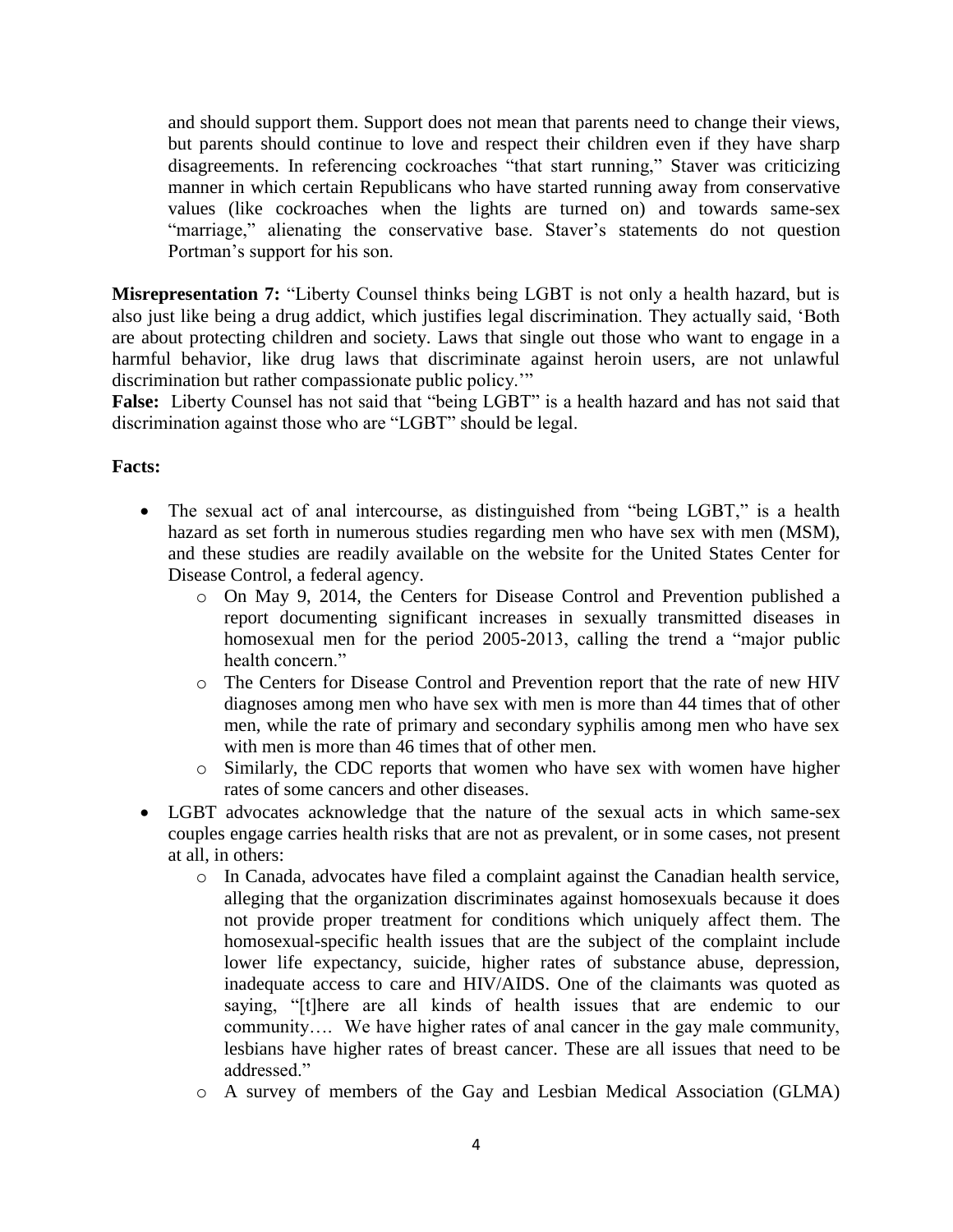reported on "10 health care concerns men who have sex with men (MSM) should include in discussions with their physicians or other health care providers," including higher rates of substance abuse, depression, HIV/AIDS, sexually transmitted diseases, certain cancers and eating disorders.

**Misrepresentation 8:** "Liberty Counsel advocated on behalf of a woman named Lisa Miller, who claims to have 'renounced homosexuality' thanks to her religion and then kidnapped and fled the country with her child in order to avoid her same-sex former partner-the child's other parent- from seeing her. She fled after she was found in contempt of court for denying a Vermont court order that she grant the child's other mother visitation. Coincidentally, it was reported in 2011 that Miller and her child were living in Nicaragua in a home owned by Mat Staver's administrative assistant's father."

**False.** Liberty Counsel represented Lisa Miller in a dispute regarding custody of her child. Liberty Counsel has had no contact with Ms. Miller since 2009, when she suddenly and without warning disappeared.

## **Facts:**

- Liberty Counsel represented Lisa Miller.
- Lisa Miller was ordered to grant visitation and custody to Janet Jenkins, whom a Vermont Court deemed to be a second parent.
- Lisa Miller provided visitation and later asked the court for supervised visitation due to the emotional stress her daughter experienced (nightmares, bed wetting, and more) following visits with Jane Jenkins.
- The week before Lisa Miller disappeared, she was searching for a new job and preparing for an interview near her home.
- Liberty Counsel lost contact with Lisa Miller in September 2009, with no warning from Lisa that she was leaving. Liberty Counsel sought to find her and, when she could not be found, informed the court.
- A court case brought by Janet Jenkins against Lisa Miller claimed that she was living in a home owned by the father of a student who attended college in Virginia, but this person was not Staver's administrative assistant and Staver never spoke to this student about Lisa Miller. This student did not and has never worked for Liberty Counsel. Moreover, the suit filed by Jenkins did not name Staver or Liberty Counsel, and when the case was dismissed against most defendants, the federal court wrote that there was no evidence Lisa Miller's attorneys did anything wrong or had anything to do with her disappearance, stating, **"there is no factual support for the assertion that the attorneys committed a tortious act—or conspired to commit a tortious act—that caused injury to Janet Jenkins. There is no suggestion that the attorneys committed a tort by representing their client or publicly voicing their opinions concerning the issues."** *Jenkins v. Miller, et al.,* 983 F. Supp. 2d 423, 446 (D. Vt. 2013).

**Misrepresentation 9:** "Liberty Counsel has claimed that LGBT hate crimes protections are part of the 'radical homosexual anarchist agenda.' Laws aimed at preventing anti-LGBT bias motivated crimes 'trample the free exercise of religion,' according to Mat Saver [sic]. 'Pedophiles find refuge in this so-called hate crimes bill, while veterans and grandmas are left to